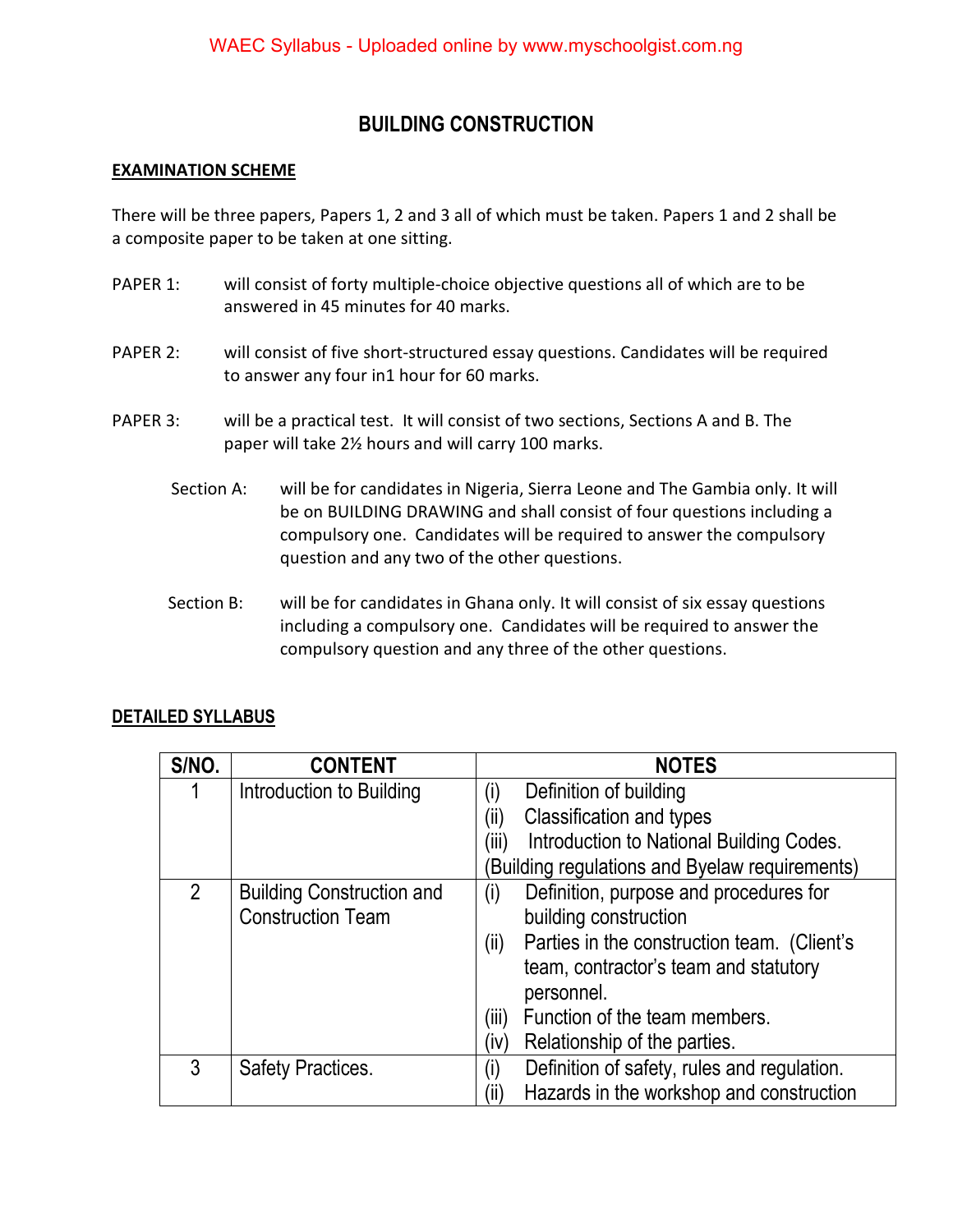|                |                              | site. |                                                    |  |  |
|----------------|------------------------------|-------|----------------------------------------------------|--|--|
|                |                              |       | (iii)<br>Causes and method of accident prevention. |  |  |
|                |                              | (iv)  | Safety equipment and measures at                   |  |  |
|                |                              |       | construction site.                                 |  |  |
|                |                              | (V)   | First aid equipment, procedures and safety         |  |  |
|                |                              |       | wears.                                             |  |  |
|                |                              | (vi)  | Safety in working with dangerous equipment         |  |  |
|                |                              |       | and materials (electricity, scaffolding,           |  |  |
|                |                              |       | formwork, cement, roof, etc).                      |  |  |
| 4              | Basic tools, equipment and   | (i)   | Identification and functions of basic.             |  |  |
|                | machines                     | (ii)  | Tools and equipment.                               |  |  |
|                |                              | (iii) | Care of tools and equipment.                       |  |  |
| 5              | Site clearing and levelling  | (i)   | Operations involved in site clearing.              |  |  |
|                |                              | (i)   | Tools and equipment for site clearing and          |  |  |
|                |                              |       | levelling.                                         |  |  |
|                |                              | (iii) | Basic site levelling operations.                   |  |  |
| 6              | Site organization and layout | (i)   | Preliminary operations in building                 |  |  |
|                |                              |       | construction.                                      |  |  |
|                |                              | (i)   | Procedure for site layout.                         |  |  |
|                |                              | (iii) | Location, boundary lines, hoarding,                |  |  |
|                |                              |       | hutments and access road.                          |  |  |
| $\overline{7}$ | Setting out                  | (i)   | Methods of setting-out. (3:4:5 method,             |  |  |
|                |                              |       | Builders' square method).                          |  |  |
|                |                              | (ii)  | Tools and equipment for setting out.               |  |  |
| S/NO.          | <b>CONTENT</b>               |       | <b>NOTES</b>                                       |  |  |
|                |                              | (iii) | Procedures for setting out.                        |  |  |
| 8              | <b>Building Drawing</b>      | (i)   | Use of drawing tools and simple exercise on        |  |  |
|                |                              |       | plane geometry in relation to building.            |  |  |
|                |                              | (ii)  | <b>Building drawing symbols</b>                    |  |  |
|                |                              | (iii) | Scales used in building and their application      |  |  |
|                |                              |       | on site.                                           |  |  |
|                |                              | (iv)  | Production drawings and interpretations            |  |  |
|                |                              |       | (Plans, Elevations, sections and details).         |  |  |
|                |                              | (V)   | Special details (Detailing building elements       |  |  |
|                |                              |       | including doors and windows schedule).             |  |  |
|                |                              | (vi)  | Scaling (Enlargement, pictorial and                |  |  |
|                |                              |       | perspectives.                                      |  |  |
|                |                              | (vii) | Definitions and use of Auto-CADD.                  |  |  |
| 9              | Excavation and earth-work.   | (i)   | Classifications, types and properties of soil.     |  |  |
|                |                              | (ii)  | Definition and function of excavation.             |  |  |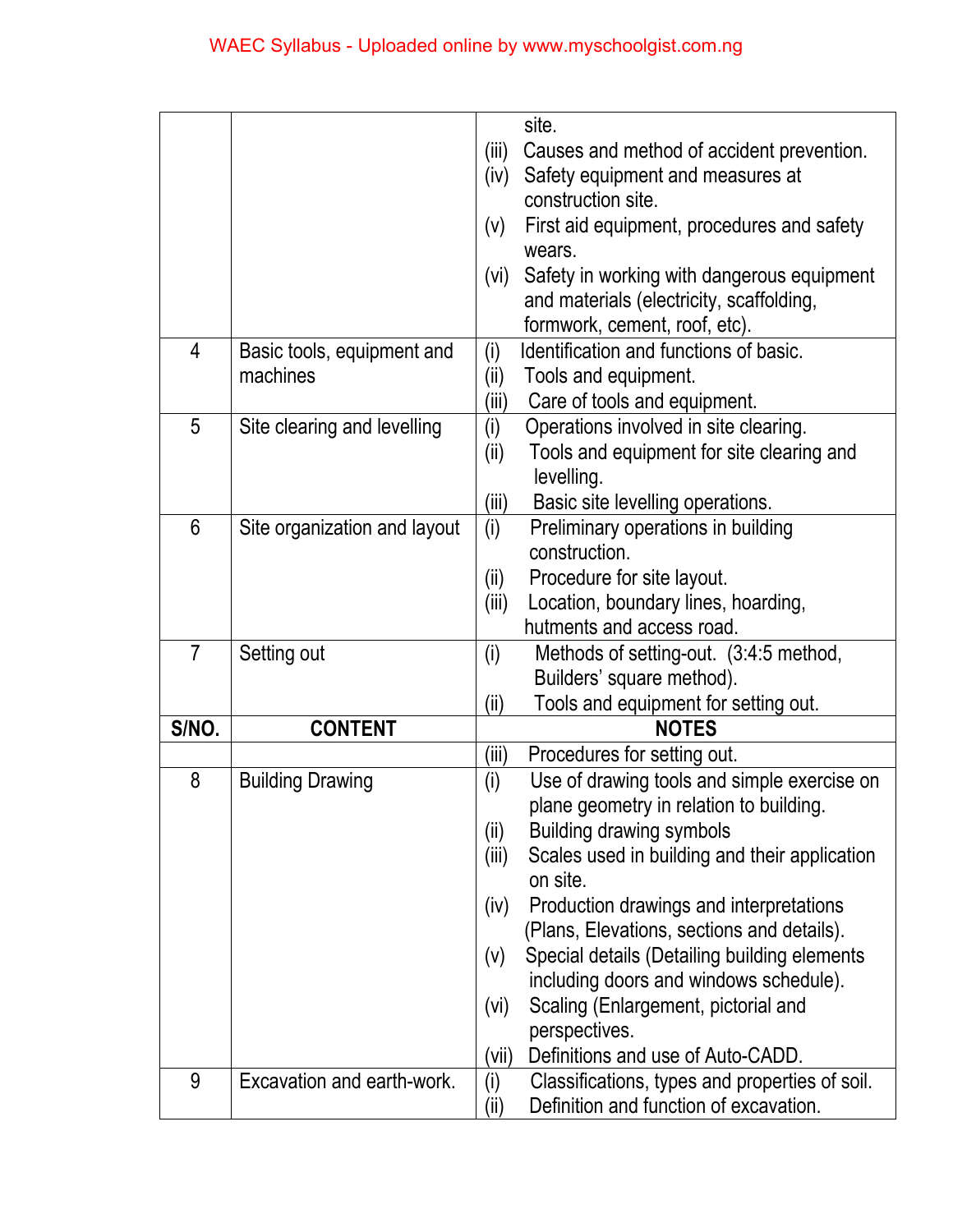|       |                         | (iii)                                       | Methods of excavations.                                       |  |  |
|-------|-------------------------|---------------------------------------------|---------------------------------------------------------------|--|--|
|       |                         | Tools, equipment and plant used for<br>(iv) |                                                               |  |  |
|       |                         |                                             | excavation.                                                   |  |  |
|       |                         | (v)                                         | Solution to excavation problems (Earthwork                    |  |  |
|       |                         |                                             | support, timbering battering and                              |  |  |
|       |                         |                                             | dewatering).                                                  |  |  |
|       |                         | (vi)                                        | Safety rules during excavations.                              |  |  |
| 10    | Foundation              | (i)                                         | Definition, purpose and functional                            |  |  |
|       |                         |                                             | requirement of foundation.                                    |  |  |
|       |                         | (ii)                                        | Types of foundation.                                          |  |  |
|       |                         | (iii)                                       | Factors that determine choice of                              |  |  |
|       |                         |                                             | foundation.                                                   |  |  |
| 11    | <b>Ground Floors</b>    | (i)                                         | Types, functions and functional                               |  |  |
|       |                         |                                             | requirement of ground floor.                                  |  |  |
|       |                         | (ii)                                        | Methods of construction ground floor.                         |  |  |
|       |                         | (iii)                                       | Definition of basement.                                       |  |  |
|       |                         | (iv)                                        | Explain differences between building with                     |  |  |
|       |                         |                                             | basement and without basement.                                |  |  |
|       |                         | (v)                                         | Problems relating basement in a building.                     |  |  |
| 12    | <b>Suspended floors</b> | (i)                                         | Definition and functions of upper floor                       |  |  |
|       |                         | (i)                                         | Methods of construction concrete floors                       |  |  |
|       |                         |                                             | and timber upper floors.                                      |  |  |
| S/NO. | <b>CONTENT</b>          |                                             | <b>NOTES</b>                                                  |  |  |
| 13    | Concrete                | (i)                                         | Definition and types of concrete.                             |  |  |
|       |                         | (i)                                         | Materials for concrete.                                       |  |  |
|       |                         | (iii)                                       | Definitions types, components and                             |  |  |
|       |                         |                                             | manufacture of cement. Properties and                         |  |  |
|       |                         |                                             | uses of cement including other alternatives                   |  |  |
|       |                         |                                             | to cement product e.g. Pozzolana,                             |  |  |
|       |                         |                                             | Pulverize fuel Ash (P.F.A.), Rice husk ash                    |  |  |
|       |                         |                                             | (R.H.A), etc                                                  |  |  |
|       |                         | (iv)                                        | Types and uses of aggregates (other                           |  |  |
|       |                         |                                             | aggregates such as palm kernel shell) and<br>periwinkle, etc. |  |  |
|       |                         | (V)                                         | Types and uses of reinforcements.                             |  |  |
|       |                         | (vi)                                        | Properties and characteristic of concrete                     |  |  |
|       |                         | (vii)                                       | Process of concrete production.                               |  |  |
|       |                         | (viii)                                      | Types of concrete tests.                                      |  |  |
| 14    | <b>Walls</b>            | (i)                                         | Definition, types and functions of walls                      |  |  |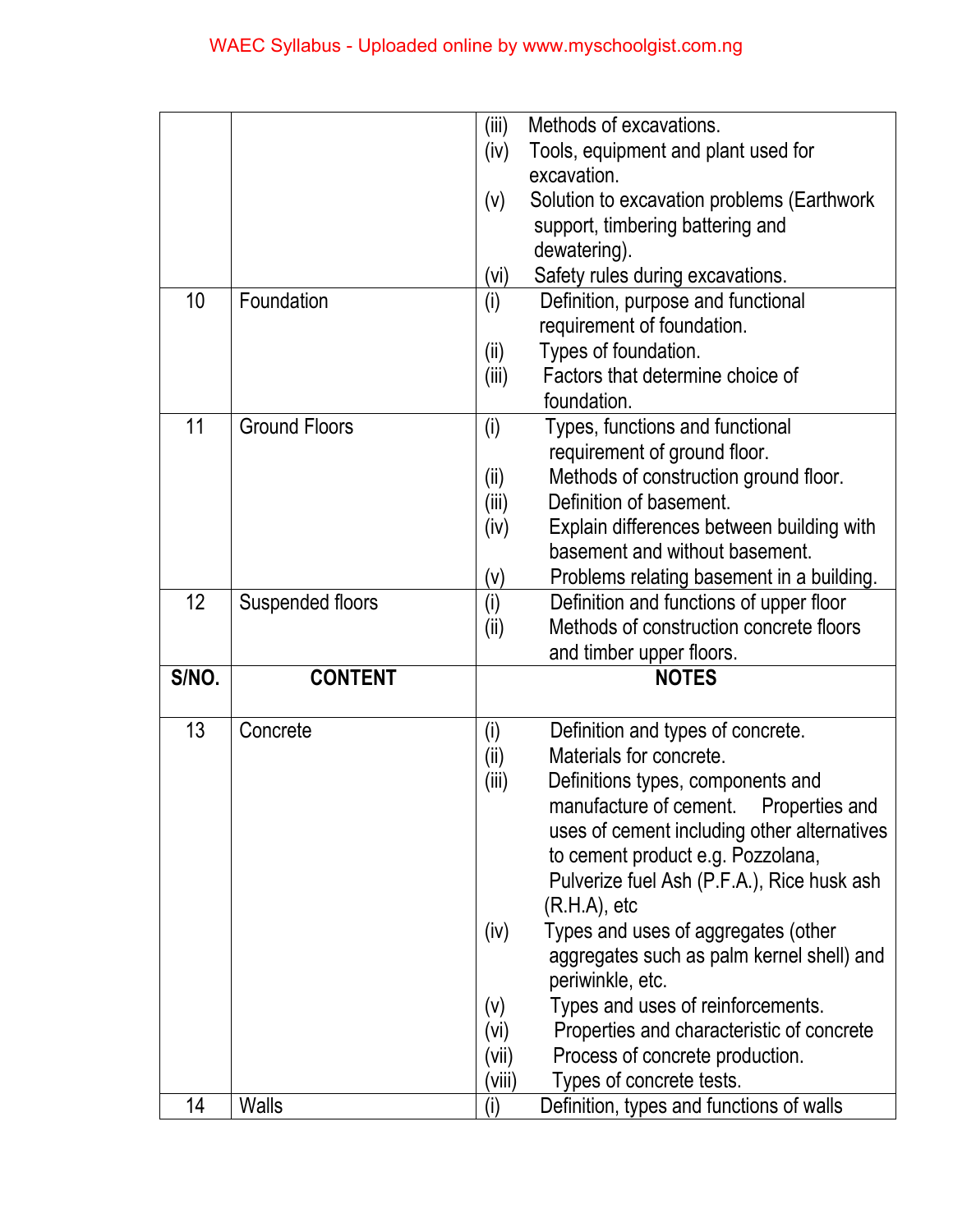|       |                                                     | (ii)<br>(iii)<br>(iv)<br>(V)<br>(vi)<br>(vii)<br>(viii)<br>(ix)<br>$(\mathsf{x})$                  | Definition, types and properties of walling<br>materials. (including locally sourced<br>materials).<br>Manufacturing processes of walling<br>materials (clay, brick, blocks and concrete<br>blocks).<br>Sizes of blocks and bricks.<br>Mortar mixes for brick.<br>Methods of wall construction<br>Timber wall construction.<br>Definition and function of wall openings.<br>Methods of constructing wall opening.<br>Functions of lintels and arches.                                                                     |
|-------|-----------------------------------------------------|----------------------------------------------------------------------------------------------------|---------------------------------------------------------------------------------------------------------------------------------------------------------------------------------------------------------------------------------------------------------------------------------------------------------------------------------------------------------------------------------------------------------------------------------------------------------------------------------------------------------------------------|
| 15    | Doors and windows                                   | (i)<br>(ii)                                                                                        | Definition, functions and types of doors and<br>windows.<br>Methods of mixing doors and window<br>frames.                                                                                                                                                                                                                                                                                                                                                                                                                 |
| 16    | <b>Staircases</b>                                   | (i)<br>(i)                                                                                         | Definition, classification, types and uses of<br>stairs.<br>Materials used for construction of stairs.                                                                                                                                                                                                                                                                                                                                                                                                                    |
| S/NO. | <b>CONTENT</b>                                      | (iii)                                                                                              | Materials used for finishing staircases.<br><b>NOTES</b>                                                                                                                                                                                                                                                                                                                                                                                                                                                                  |
| 17    |                                                     |                                                                                                    |                                                                                                                                                                                                                                                                                                                                                                                                                                                                                                                           |
|       | Plumbing installations and<br>drainage system.      | (i)<br>(ii)<br>(iii)<br>(iv)<br>(v)<br>(vi)<br>(vii)<br>(viii)<br>(ix)<br>(x)<br>(x <sub>i</sub> ) | Types of fitting in plumbing and sanitary<br>works.<br>Materials for plumbing works and fittings.<br>Types of sanitary appliances.<br>Soil and waste appliances.<br>Installation of sanitary appliances.<br>Terms used in drainage works.<br>Principles and functional requirement of<br>drainage system.<br>Types of drainage system.<br>Types of drainage materials (pipes and<br>fittings).<br>Methods of laying and testing drain lines.<br>Description of septic and soakaway<br>(inspection chamber, manhole, etc). |
| 18    |                                                     |                                                                                                    |                                                                                                                                                                                                                                                                                                                                                                                                                                                                                                                           |
|       | Electrical installation and<br>solar energy system. | (i)                                                                                                | Electrical symbols, installation terms and<br>materials.                                                                                                                                                                                                                                                                                                                                                                                                                                                                  |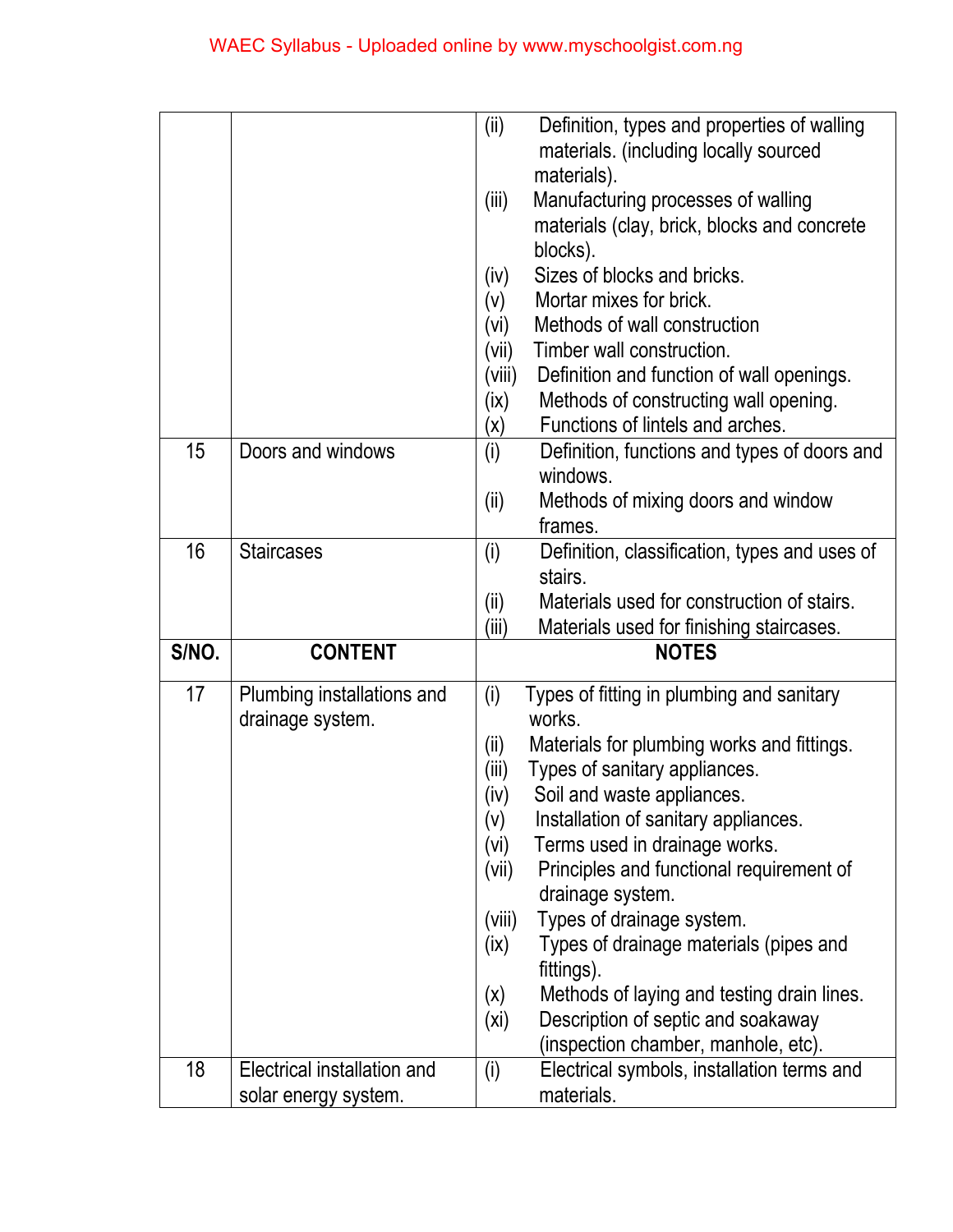|       |                          | (ii)        | Identification and uses of electrical wiring                                |  |  |
|-------|--------------------------|-------------|-----------------------------------------------------------------------------|--|--|
|       |                          |             | materials.                                                                  |  |  |
|       |                          | (iii)       | Types of electrical wiring.                                                 |  |  |
|       |                          | (iv)        | Definition, functions and components of                                     |  |  |
|       |                          |             | solar energy systems.                                                       |  |  |
| 19    | <b>Roofs</b>             | (i)         | Definition, purpose and types of roof.                                      |  |  |
|       |                          | (ii)        | Functional requirements of roof.                                            |  |  |
|       |                          | (iii)       | Materials used for roofs.                                                   |  |  |
|       |                          | (iv)        | Roof covering materials.                                                    |  |  |
|       |                          | (v)         | Protection of roof from wind, rain,                                         |  |  |
| 20    | <b>Finishes</b>          | (A)         | lightening, etc.<br>Floors:                                                 |  |  |
|       |                          |             |                                                                             |  |  |
|       |                          | (i)         | Types and characteristics of floor finishes.                                |  |  |
|       |                          | (ii)        | Methods of laying floor finishes.<br>Uses of floor finishes.                |  |  |
|       |                          | (iii)       | Care and maintenance of floor finishes.                                     |  |  |
|       |                          | (iv)        |                                                                             |  |  |
|       |                          | (B)         | <b>Walls</b>                                                                |  |  |
|       |                          |             |                                                                             |  |  |
|       |                          |             | Types and characteristics of wall finishes                                  |  |  |
| S/NO. | <b>CONTENT</b>           | (i)         | <b>NOTES</b>                                                                |  |  |
|       |                          |             |                                                                             |  |  |
|       |                          | (ii)        | Plastering and rendering                                                    |  |  |
|       |                          | (iii)       | Types of rendering<br>Methods of applying plastering and                    |  |  |
|       |                          | (iv)        | rendering mix.                                                              |  |  |
|       |                          | (C)         | Ceiling:                                                                    |  |  |
|       |                          |             |                                                                             |  |  |
|       |                          | (i)         | Types and function of ceiling finishes.                                     |  |  |
| 21    | External Work.           | (iii)       | Ceiling finishing materials.                                                |  |  |
|       |                          | (i)         | Types of fence, materials for fencing and<br>construction of fence.         |  |  |
|       |                          |             | Types of gate, fixing of gates and                                          |  |  |
|       |                          | (ii)        | production of gate.                                                         |  |  |
|       |                          | (iii)       | Types and materials for construction of                                     |  |  |
|       |                          |             | access roads.                                                               |  |  |
|       |                          | (iv)        | Construction of access road.                                                |  |  |
|       |                          | (v)         | Needs and materials for landscaping.                                        |  |  |
| 22    | <b>Types of Business</b> | (vi)<br>(i) | Procedures for landscaping.<br><b>Principles and Management of Business</b> |  |  |